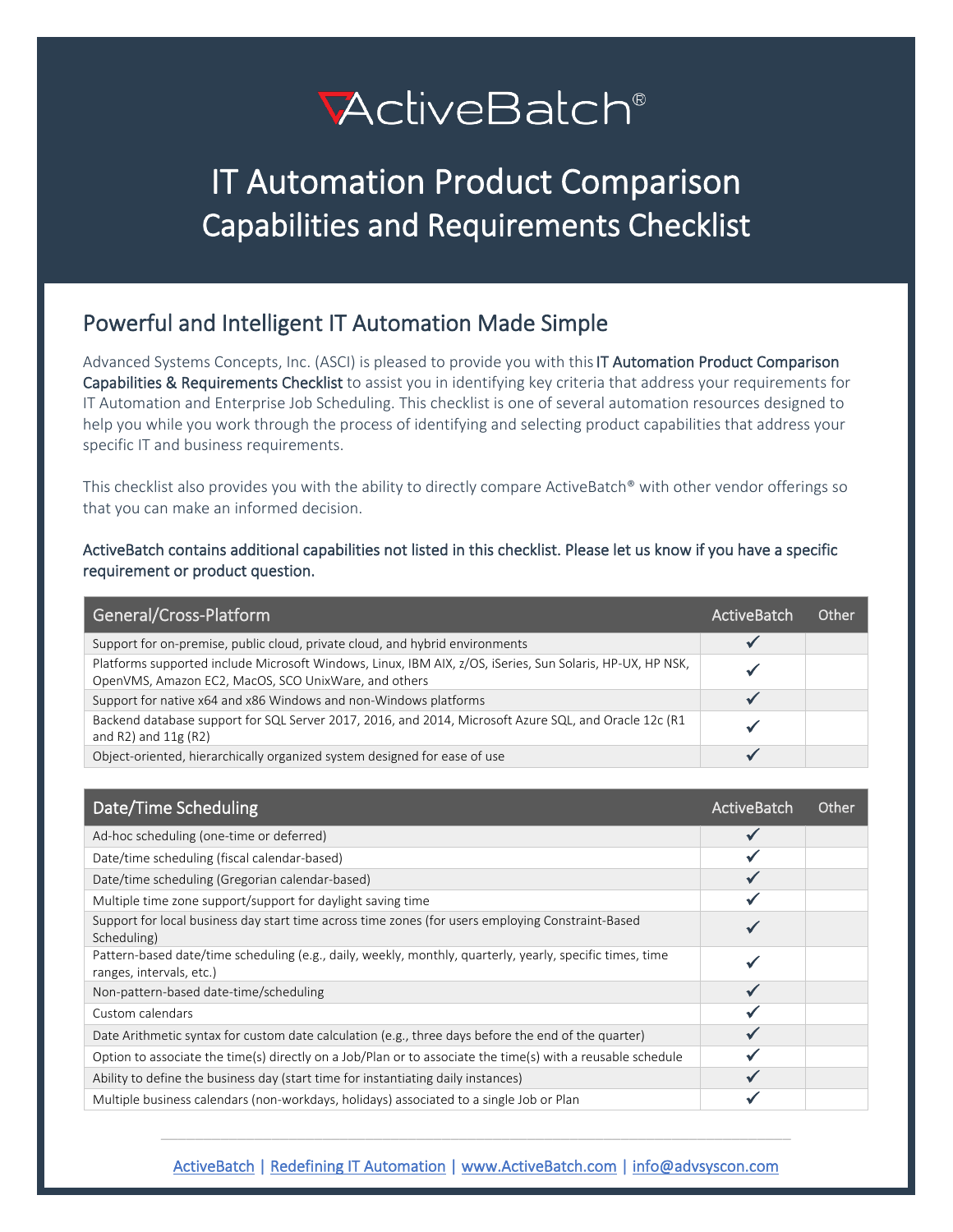| <b>Event-Driven Automation</b>                                                                                                              | ActiveBatch  | Other |
|---------------------------------------------------------------------------------------------------------------------------------------------|--------------|-------|
| Trigger and/or Constraint-Based Scheduling options                                                                                          | $\checkmark$ |       |
| Success, failure, abort, or conditional exit of a predecessor Job or Plan                                                                   |              |       |
| Alert notifications as Job triggers                                                                                                         |              |       |
| File trigger - creation, deletion, modification, or rename                                                                                  |              |       |
| FTP File Trigger                                                                                                                            |              |       |
| Email trigger - arrival from mailboxes including or excluding keywords, attachments (attachments can be<br>saved for downstream operations) |              |       |
| Message Queue Inbound Message (JMS, MSMQ)                                                                                                   |              |       |
| System startup trigger                                                                                                                      |              |       |
| Web Services triggers                                                                                                                       |              |       |
| WMI trigger                                                                                                                                 |              |       |
| Twitter and Growl message triggers                                                                                                          |              |       |
| SNMP trapping for communicating events                                                                                                      |              |       |
| JMX event support                                                                                                                           |              |       |
| Apache Hadoop HDFS File Trigger                                                                                                             |              |       |
| Oracle Database Event Trigger                                                                                                               |              |       |
| SAP NetWeaver Event Trigger                                                                                                                 |              |       |
| ServiceNow Event Trigger                                                                                                                    |              |       |
| <b>VMware Event Trigger</b>                                                                                                                 |              |       |
| File constraints - presence, absence, size, exclusivity, date, wild cards                                                                   |              |       |
| Job/Plan constraints                                                                                                                        |              |       |
| Variable constraints (including dynamic variables from data sources such as SQL or WMI [WQL])                                               |              |       |
| Interactive constraints that pause workflows to request intervention and/or user input data                                                 |              |       |

| <b>Workflow Development</b>                                                                                                                                                                                                                                                                                      | ActiveBatch | Other |
|------------------------------------------------------------------------------------------------------------------------------------------------------------------------------------------------------------------------------------------------------------------------------------------------------------------|-------------|-------|
| Integrated Jobs Library - Rich, out-of-the-box content library consisting of hundreds of automated<br>integrations for commonly scripted actions (with built-in, pretested logic) in the areas of workload<br>automation, IT process automation, big data automation, managed file transfer automation, and more |             |       |
| Windows and non-Windows support for content library integrations                                                                                                                                                                                                                                                 |             |       |
| Full API accessibility with support for REST, Web Services (WSDLs), Stored Procedures, .NET Assemblies,<br>Command Lines, and more; ability to create reusable Job Steps from APIs without custom scripting                                                                                                      |             |       |
| Available extensions for many common third-party applications and technologies                                                                                                                                                                                                                                   |             |       |
| Ability to easily incorporate flow control into Jobs graphically, without the requirement for custom<br>scripting                                                                                                                                                                                                |             |       |
| Embedded Script Job Steps supporting all scripting languages                                                                                                                                                                                                                                                     |             |       |
| Enhance existing scripts using the prebuilt actions and functions of the Integrated Jobs Library                                                                                                                                                                                                                 |             |       |
| PowerShell Job Steps supporting object passing and explicit and implicit remoting                                                                                                                                                                                                                                |             |       |
| Support for Process Jobs (script file or executable image) to be run on an execution machine                                                                                                                                                                                                                     |             |       |
| Support for built-in Script Jobs (no external script file needed)                                                                                                                                                                                                                                                |             |       |
| Script language independence for use of any scripting language supported in the user's environment                                                                                                                                                                                                               |             |       |
| Script Editor with built-in find-and-replace functionality                                                                                                                                                                                                                                                       |             |       |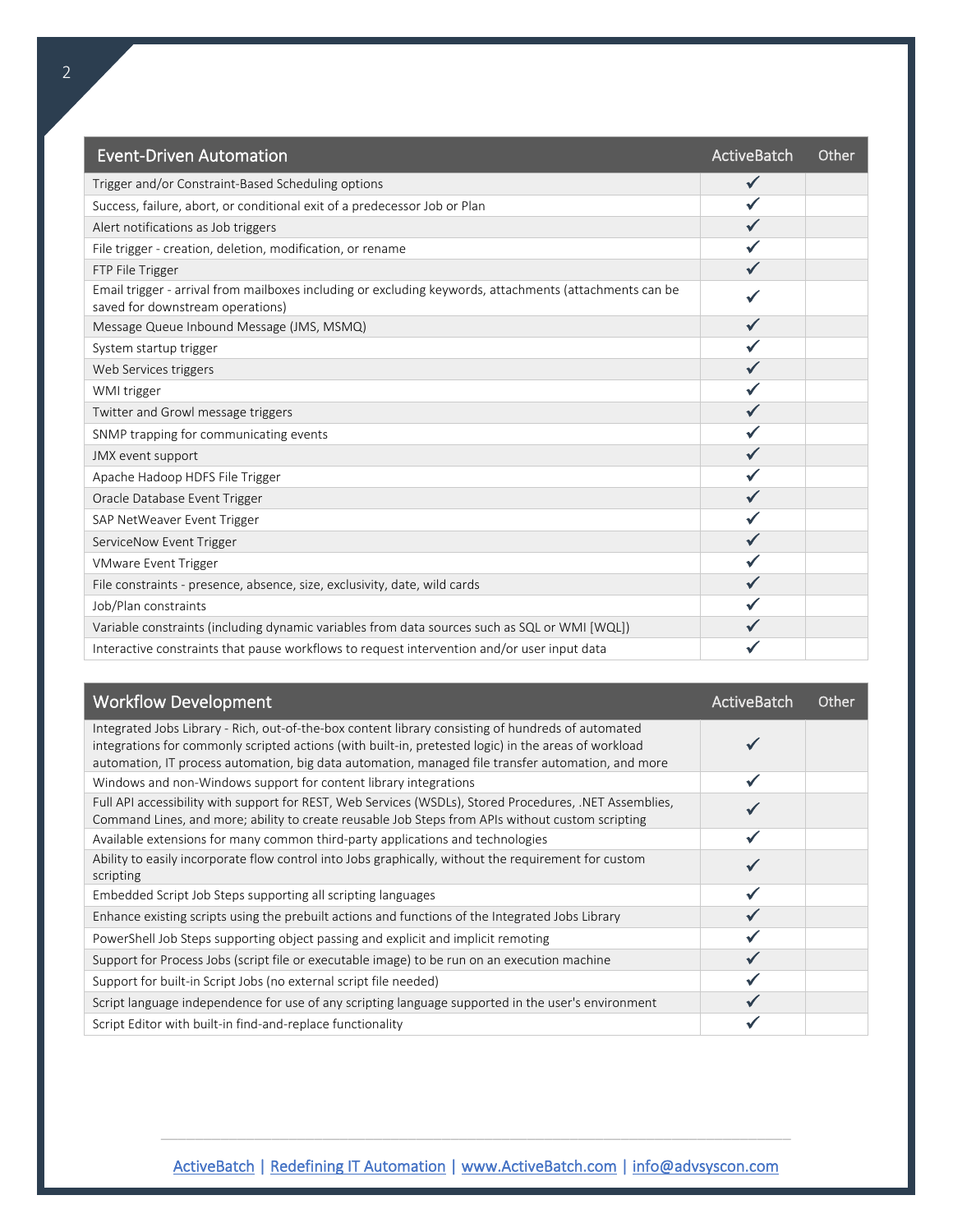| <b>Content Library Integrations</b>                                              | ActiveBatch  | Other |
|----------------------------------------------------------------------------------|--------------|-------|
| Active Directory Integration                                                     | $\checkmark$ |       |
| Backups                                                                          |              |       |
| Certificates                                                                     |              |       |
| Database Operations (General, Oracle, SQL Server)                                |              |       |
| Embedded Scripts (script language-independent)                                   |              |       |
| File System Operations (e.g., archive, copy, delete, move, etc.)                 |              |       |
| Flow Control/Conditional Logic (e.g., for each, if/else, try/catch, while, etc.) |              |       |
| Generic Installation and Deploy Actions (for Application Release Automation)     |              |       |
| Java (e.g., execute EJB, Java, JMX Method; get/set JMX attribute)                |              |       |
| Job Scheduler Actions                                                            |              |       |
| Logging                                                                          |              |       |
| Mainframe Job Submission/Synchronization with z/OS                               |              |       |
| Managed File Transfer (MFT, FTP, SFTP, FTPS)                                     |              |       |
| Messaging (e.g., email, Skype, JMS, Tweet, and more)                             |              |       |
| Microsoft Exchange Integration                                                   |              |       |
| <b>Networking Actions</b>                                                        |              |       |
| Open PGP                                                                         |              |       |
| Power Management                                                                 |              |       |
| PowerShell Integration                                                           |              |       |
| Reporting (e.g., Crystal Reports, SQL Server Reporting)                          |              |       |
| Shell Command Execution                                                          |              |       |
| System Administration                                                            |              |       |
| Task Scheduler Integration                                                       |              |       |

| <b>Third-Party Extensions</b>                                                                                                              | ActiveBatch  | Other |
|--------------------------------------------------------------------------------------------------------------------------------------------|--------------|-------|
| Amazon EC2 Extension                                                                                                                       | $\checkmark$ |       |
| Hadoop Ecosystem Extension (HBase, HDFS, Hive, MapReduce, Oozie, Pig, Spark, Sqoop, and more)                                              |              |       |
| IBM Cognos BI Extension                                                                                                                    |              |       |
| IBM InfoSphere DataStage Extension                                                                                                         |              |       |
| IBM PureData (Netezza) Extension                                                                                                           |              |       |
| Informatica PowerCenter and Informatica Cloud Extensions                                                                                   |              |       |
| Microsoft Azure Extension                                                                                                                  |              |       |
| Microsoft Dynamics AX Extension                                                                                                            |              |       |
| Microsoft SharePoint Extension (including SharePoint online)                                                                               |              |       |
| Microsoft System Center Suite Extensions (SCCM, SCOM, SCORCH, SCSM, SCVMM)                                                                 |              |       |
| Microsoft Team Foundation Server (TFS) Extension                                                                                           |              |       |
| Oracle EBS Extension                                                                                                                       |              |       |
| Oracle PeopleSoft Extension                                                                                                                |              |       |
| SAP NetWeaver Extension                                                                                                                    |              |       |
| SAP BusinessObjects Data Services Extension                                                                                                |              |       |
| ServiceNow Extension                                                                                                                       |              |       |
| Teradata Extension                                                                                                                         |              |       |
| <b>VMware Extension</b>                                                                                                                    |              |       |
| Virtually unlimited, scriptless integration through full API Accessibility (e.g., REST, SOAP, Stored<br>Procedures, .NET Assemblies, etc.) |              |       |
|                                                                                                                                            |              |       |

[ActiveBatch | Redefining IT Automation | www.ActiveBatch.com](http://www.activebatch.com/) | info@advsyscon.com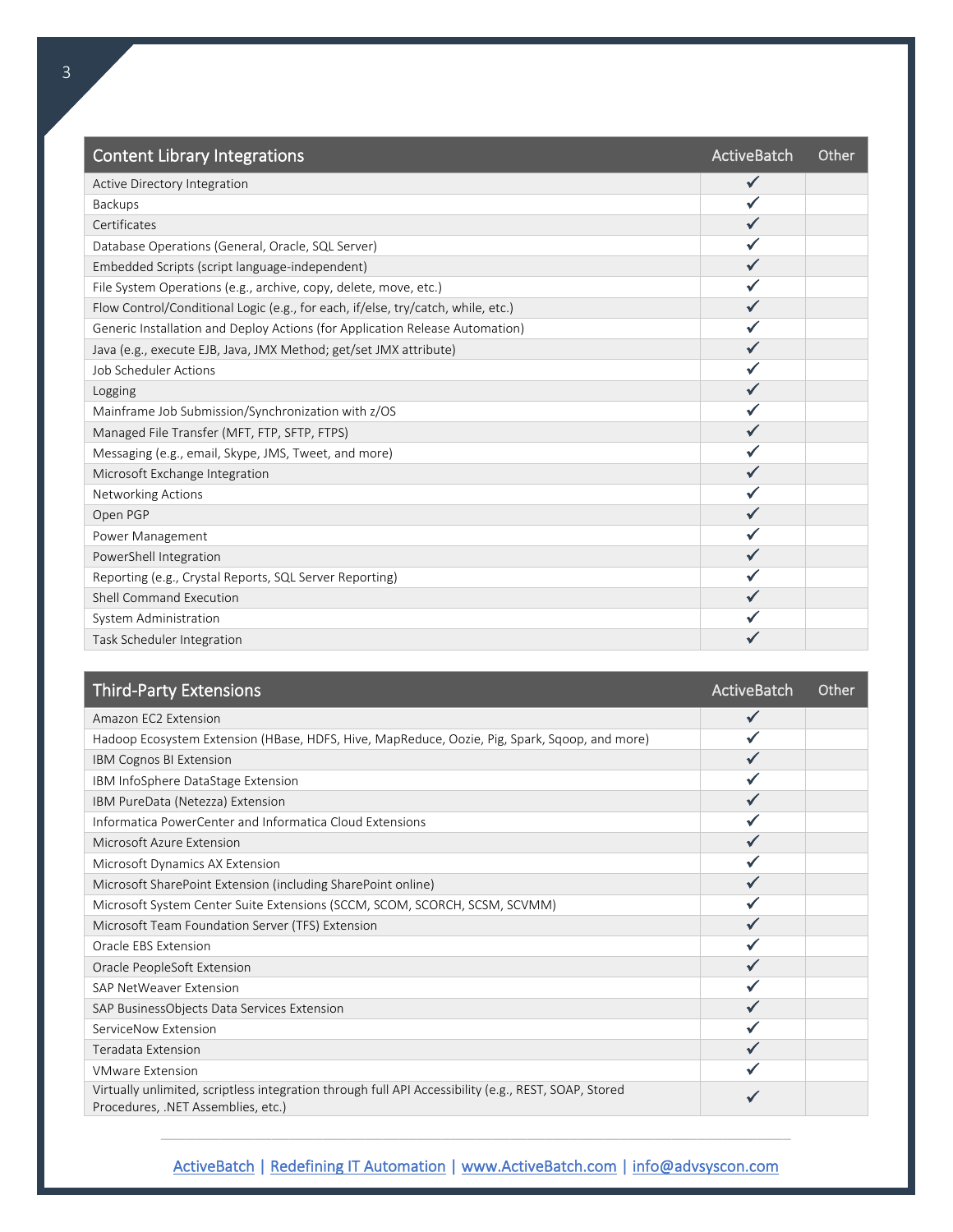| <b>Workflow Management and Maintenance</b>                                                                                                            | <b>ActiveBatch</b> | Other |
|-------------------------------------------------------------------------------------------------------------------------------------------------------|--------------------|-------|
| Intuitive, easy-to-use interface with a drag-and-drop workflow designer                                                                               |                    |       |
| Reference functionality to support reuse of template logic                                                                                            |                    |       |
| Ability to template integrations or groups of integrations for reuse (per user or global)                                                             |                    |       |
| Ability to copy and paste Job Steps (prebuilt integrations) between Jobs                                                                              |                    |       |
| Object Check Out/Check In functionality (including built-in conflict resolution)                                                                      |                    |       |
| Simulation Mode to accelerate workflow development and testing by simulating the execution of a<br>workflow, without running the Job's payload        |                    |       |
| Formal parameters can be passed to a running Job                                                                                                      |                    |       |
| Jobs can pass data to downstream Plans and/or Jobs at execution time                                                                                  |                    |       |
| Variable support to pass data between Plans/Jobs                                                                                                      |                    |       |
| Variables are hierarchical in scope (Plans, Jobs, users, and queues)                                                                                  |                    |       |
| Variables can be constants or use various data sources (WMI, SQL query, etc.)                                                                         |                    |       |
| Variables can be exported to a running Job (i.e., environment variables)                                                                              |                    |       |
| Variables can be used to substitute a value for almost any string property within a Plan or Job                                                       |                    |       |
| Variables can contain sensitive information that can be restricted based on security access                                                           |                    |       |
| Variable Explorer for identifying variables within nested objects                                                                                     |                    |       |
| Variables can be tied to a user account object                                                                                                        |                    |       |
| Variable search and replacement to find defined variables and/or reference and replace it                                                             |                    |       |
| Variable auto completion while entering a variable name                                                                                               |                    |       |
| Out-of-the-box Change Management system to compare, synchronize, and manage different Job<br>Scheduler environments such as Test, QA, and Production. |                    |       |

| <b>Workflow Execution &amp; Recovery</b>                                                                                                                                                                    | <b>ActiveBatch</b> | Other |
|-------------------------------------------------------------------------------------------------------------------------------------------------------------------------------------------------------------|--------------------|-------|
| Execution Queue for executing a Job on a specific machine                                                                                                                                                   |                    |       |
| Generic Queue that employs scheduling algorithms for dynamic determination of a server to run a Job                                                                                                         |                    |       |
| Smart Queue for dynamic management of virtual/cloud resources according to demand and business rules<br>set by the organization (i.e., provision and deprovision based on need)                             |                    |       |
| Job/Queue prioritization                                                                                                                                                                                    |                    |       |
| Automated system selection using various scheduling algorithms (workload balancing, round robin,<br>sequential, etc.)                                                                                       |                    |       |
| Plan/Job failure restart (failover or wait for machine), automated or manual                                                                                                                                |                    |       |
| Machine failure restart (failover or wait for machine)                                                                                                                                                      |                    |       |
| Restarts can be delayed and a maximum number imposed                                                                                                                                                        |                    |       |
| Jobs not run due to a scheduler failure will be run on the scheduler's next availability                                                                                                                    |                    |       |
| Monitoring of elapsed time (historical average or preset time) to proactively terminate an overrun<br>Plan/Job or detect an underrun Plan/Job                                                               |                    |       |
| Service Level Agreement (SLA) option with proactive policies for ensuring deadlines are met                                                                                                                 |                    |       |
| Centralized logging, archiving, and log retention (user-determined period) across all platforms                                                                                                             |                    |       |
| Plans can contain all Objects including schedules, calendars, queues, users, and more, and can be<br>scheduled/managed as Jobs (simplifies executing a related set of Jobs)                                 |                    |       |
| Recycle Bin for capturing and restoring deleted Objects                                                                                                                                                     | ✓                  |       |
| z/OS Mainframe Job submission                                                                                                                                                                               |                    |       |
| Heuristic Queue Allocation - power of Machine Learning built-in to improve allocation of workloads to<br>queues, reducing elapsed time to completion by discerning execution patterns                       |                    |       |
| Dynamic, User-Defined Queue Characteristics evaluate queue properties, submitting workflows to queues<br>with the necessary capacity, resources, etc., increasing likelihood of on-time workload completion |                    |       |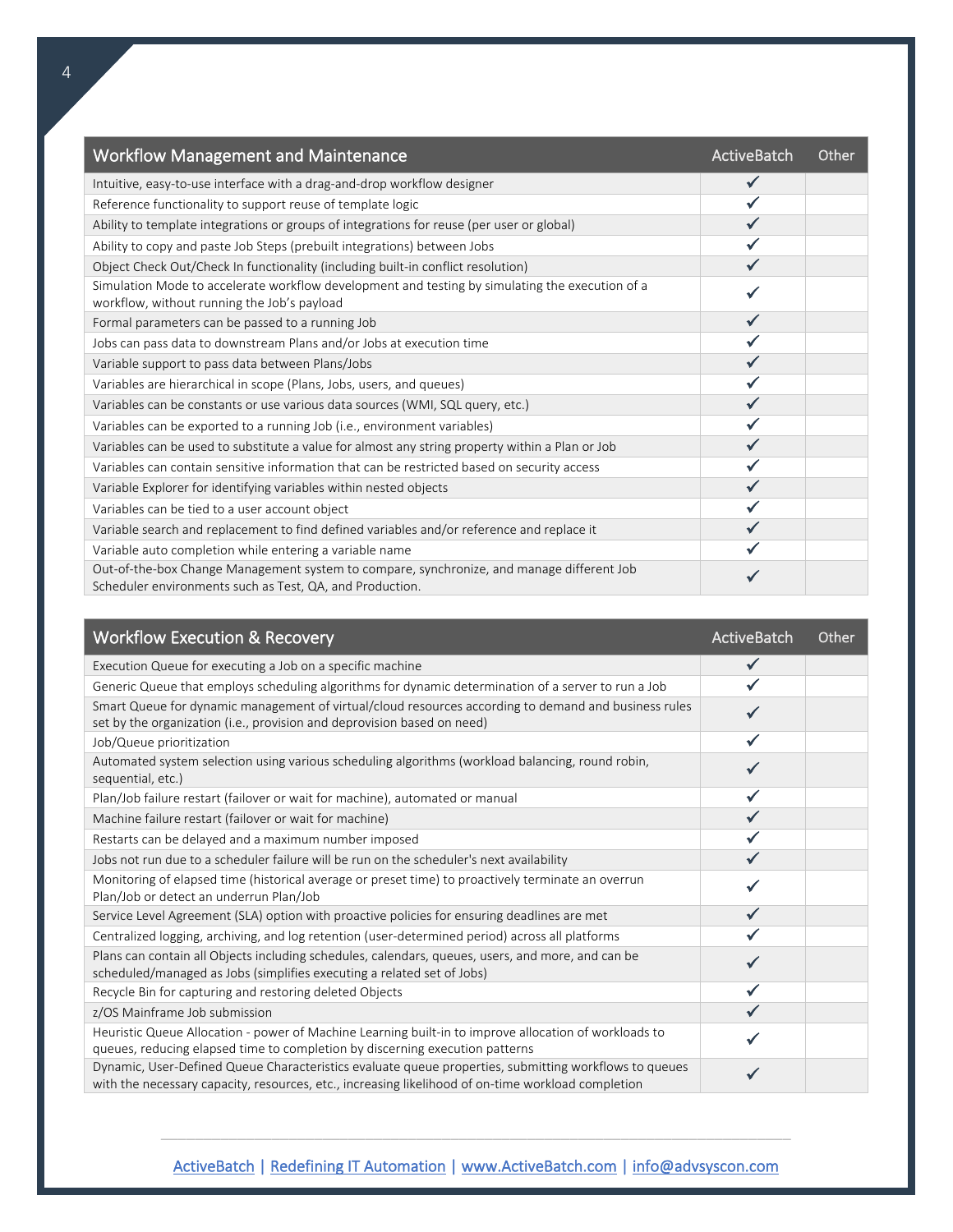| Change Management                                                | ActiveBatch | <b>Other</b> |
|------------------------------------------------------------------|-------------|--------------|
| Compare objects between different Job Scheduler environments     |             |              |
| Synchronize objects between environments                         |             |              |
| Transform object characteristics based on different environments |             |              |
| Changeset auditing and rollback/restore options                  |             |              |
| Graphical interface for ease of use                              |             |              |

| Customizable Views, Insightful Analytics, and Reporting                                                                                                                                                 | ActiveBatch | Other |
|---------------------------------------------------------------------------------------------------------------------------------------------------------------------------------------------------------|-------------|-------|
| All-in-one, high-performance, customizable master console designed for ease of use (consistent with Web<br>Console Interface)                                                                           |             |       |
| Drag-and-drop graphical workflow assembler and development environment                                                                                                                                  |             |       |
| Map View integrated development environment with hierarchical display provides a holistic view of all<br>workflows and object relationships                                                             |             |       |
| Workflow Optimizer determines how workflow changes impact estimated runtime (with the option to<br>commit or not commit any changes made), providing insight on where to reduce or eliminate slack time |             |       |
| Customizable Daily Activity View filterable by Job or Plan status                                                                                                                                       |             |       |
| Runbook dynamic display of workload schedule with ability to break down time scale and work weeks                                                                                                       |             |       |
| Alerts and Notifications Views                                                                                                                                                                          |             |       |
| Machine Load View provides detailed insight on how systems and resources are being utilized                                                                                                             |             |       |
| Customizable Dashboard containing operational and historical counters to provide dynamic visualizations<br>of system performance                                                                        |             |       |
| Gantt charting with forecasting capabilities provides insight for operations about how related batches<br>affect a workflow                                                                             |             |       |
| SLA Monitor provides real-time information regarding Jobs and Plans marked as SLA-sensitive                                                                                                             |             |       |
| Tagging of Plans and Jobs                                                                                                                                                                               |             |       |
| OLAP support for improved reporting, including dozens of built-in reports                                                                                                                               |             |       |
| SQL Server Reporting Services, Crystal Reports, and Oracle Reporting using Oracle BI Answers                                                                                                            |             |       |
| Reporting templates for SQL Server and Crystal Report integrated and supported in Jobs Library                                                                                                          |             |       |
| Template Object Reporting System for generation of insightful reports on any ActiveBatch Object and its<br>relationships                                                                                |             |       |

| <b>Monitoring and Alerting</b>                                                                                                                  | ActiveBatch | Other |
|-------------------------------------------------------------------------------------------------------------------------------------------------|-------------|-------|
| Customizable alert notifications via email, JMS, Microsoft Message Queues, SMS text, Twitter, SNMP,<br>Skype, and more                          |             |       |
| Alert notifications on pending Jobs, Plans, Queues, and other Objects, as well as the Job Scheduler, and<br>more                                |             |       |
| Multiple alert conditions on any Job or Plan supported                                                                                          |             |       |
| Alert Objects, in addition to Alerts, support multiple alert conditions for easy reference and updating                                         |             |       |
| Alert audits that allow operators to interact and respond to problems                                                                           |             |       |
| Alerts when object definitions are updated                                                                                                      |             |       |
| Alert notifications for SLA management                                                                                                          |             |       |
| Built-in monitoring solutions and specialized views                                                                                             |             |       |
| Add-In monitoring solutions available including ActiveBatch Management Packs for System Center<br>Operations Manager (SCOM), Nagios, and Zenoss |             |       |
| Available ServiceNow Extension that monitors & acts based on ServiceNow incident status                                                         |             |       |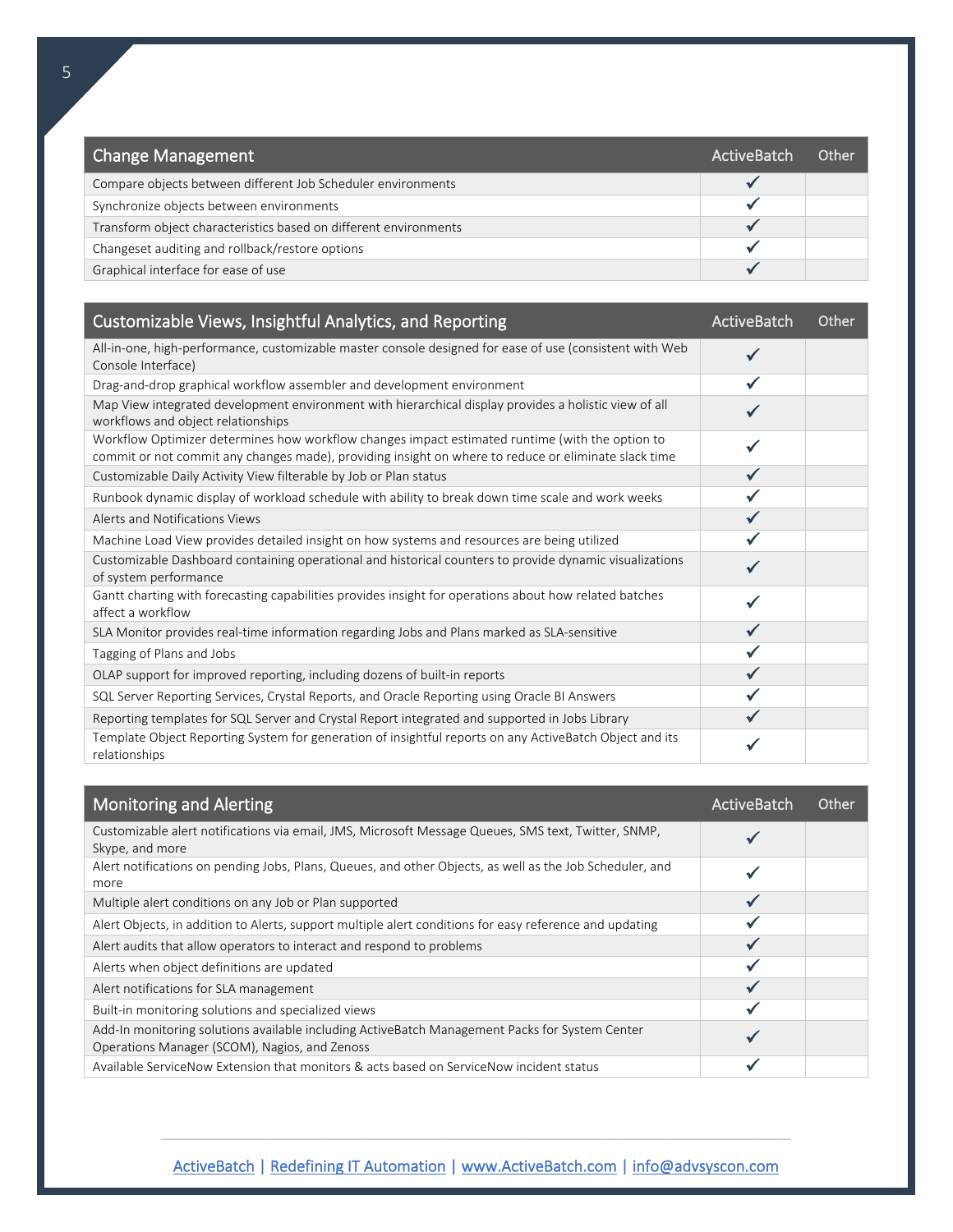| Auditing                                                                                                          | ActiveBatch | Other |
|-------------------------------------------------------------------------------------------------------------------|-------------|-------|
| Objects are fully audited to comply with internal and external regulations                                        |             |       |
| Audit policies configurable by authorized developer                                                               |             |       |
| Audit reporting on object definitions                                                                             |             |       |
| Audits displayed by instance with the ability to drill down for audit details                                     |             |       |
| Auditing by instance or Object definition (filterable and printable)                                              |             |       |
| Fully searchable instance history with user-defined retention period                                              |             |       |
| Object comparison showing changes between any two revision levels (Revision History)                              |             |       |
| Revision restore with full audit tracking helps ensure compliance with SOX, HIPAA, and other audit<br>regulations |             |       |
| Version control and restore of scripts, providing complete script lifecycle management                            |             |       |
| Changeset auditing and rollback/restore options for objects and in Change Management                              |             |       |
| Self-documenting and user-documenting capabilities                                                                |             |       |
| XML log file option for easy-to-read format                                                                       |             |       |

| Security                                                                                                                                                      | ActiveBatch | Other |
|---------------------------------------------------------------------------------------------------------------------------------------------------------------|-------------|-------|
| Windows Security Model supported (including Kerberos and certificates)                                                                                        |             |       |
| Active Directory, ADAM, and LDAP support                                                                                                                      |             |       |
| All objects are fully securable (granular security) using Microsoft Security Model (with complete<br>integration of Active Directory with no additional fees) |             |       |
| Out-of-the-box CyberArk Integration simplifies credential management and extends an additional layer of<br>security to the automation environment             |             |       |
| Kerberos logon avoids the need to store or otherwise maintain passwords                                                                                       |             |       |
| User security credentials may include SSL certificates                                                                                                        |             |       |
| User security credentials may include SSH keytabs                                                                                                             |             |       |
| Authenticated Hosted Exchange or SMTP email support                                                                                                           |             |       |
| Policy management for setting defaults/audits                                                                                                                 |             |       |
| Published directory services for Plans and Folders                                                                                                            |             |       |
| Virtual Root capability offers point connection and isolation from other Plans/folders                                                                        |             |       |
| Ability to take ownership of securable objects                                                                                                                |             |       |
| SSL and TLS secured connections between Job Scheduler and Execution Agents                                                                                    |             |       |

| l Web Services l                                                                                                                       | <b>ActiveBatch</b> | 0ther |
|----------------------------------------------------------------------------------------------------------------------------------------|--------------------|-------|
| ActiveBatch REST API can be used to retrieve information on ActiveBatch objects and instances and to<br>perform ActiveBatch operations |                    |       |
| REST and SOAP APIs                                                                                                                     |                    |       |
| Cross-platform command-line client built on Java, utilizing Web Services to provide easy access to<br>functionality without scripting  |                    |       |
| Web Services available as part of the core license                                                                                     |                    |       |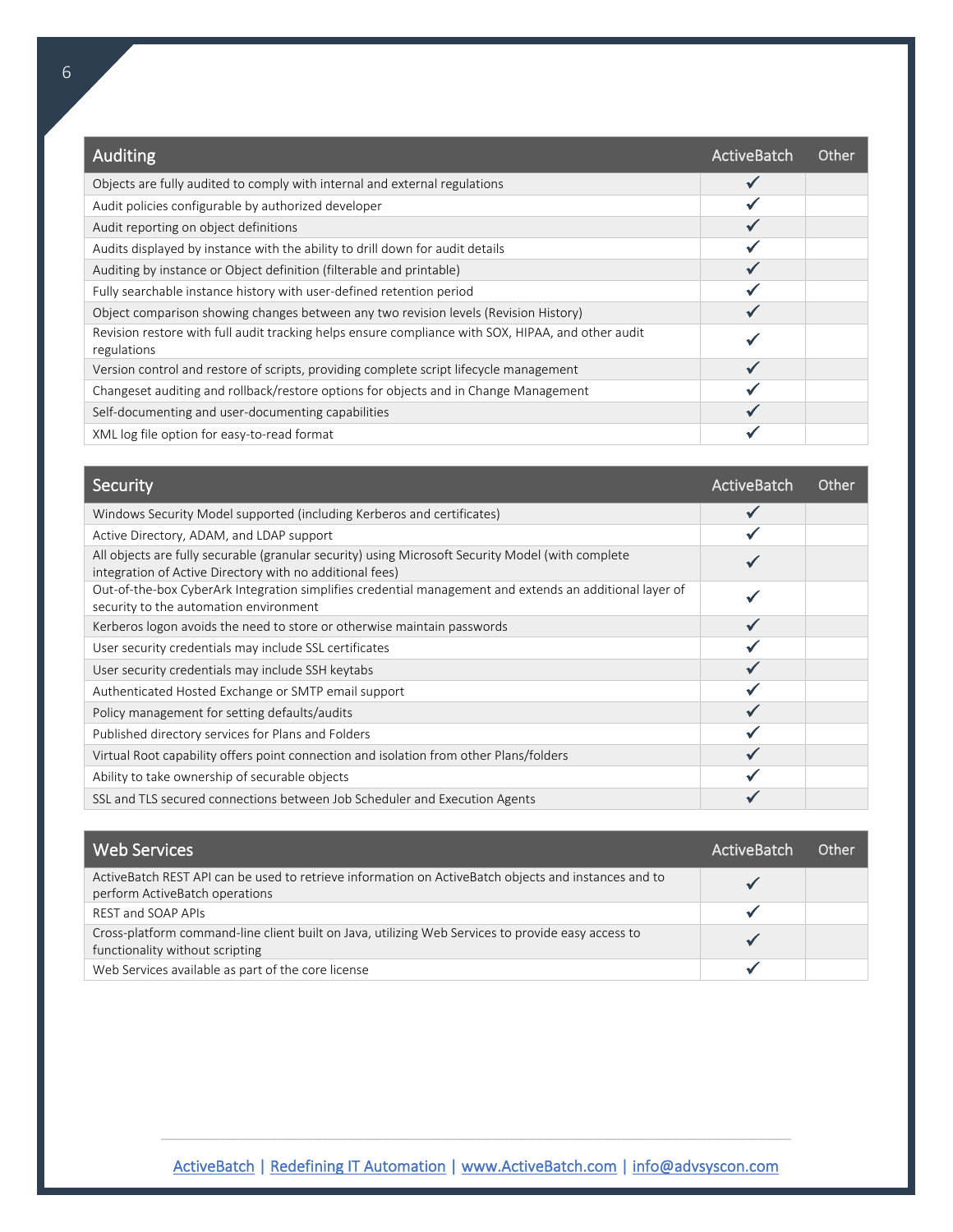| Licensing and Installation                                                                                                                                       | <b>ActiveBatch</b> | Other |
|------------------------------------------------------------------------------------------------------------------------------------------------------------------|--------------------|-------|
| Consistent, affordable, and value-oriented licensing                                                                                                             |                    |       |
| Works in a dynamic environment (changing system types) without requiring additional license purchases                                                            |                    |       |
| Master console allows connections to one or more schedulers simultaneously (isolated or consolidated)                                                            |                    |       |
| Master console deployment on unlimited number of systems without pricing implications                                                                            |                    |       |
| Flexible licensing model by endpoint provides unlimited Job execution                                                                                            |                    |       |
| Granular pricing model for small and large environments                                                                                                          |                    |       |
| Host-based licensing for virtual systems                                                                                                                         |                    |       |
| Can be installed by customer (installs in minutes)                                                                                                               |                    |       |
| Connection Manager makes it easy to securely manage and save connections, including multiple<br>connections to the same Job Scheduler with different credentials |                    |       |
| Bring-your-own-license and OnDemand licensing options available on the Amazon Web Services (AWS)<br>Marketplace                                                  |                    |       |

| Available Add-Ins                                                                                                                                                                    | ActiveBatch | Other |
|--------------------------------------------------------------------------------------------------------------------------------------------------------------------------------------|-------------|-------|
| Web Console thin client, allowing users the ability to monitor and manage their automation environments<br>from a browser                                                            |             |       |
| ActiveBatch Mobile Ops mobile application provides access and control, from anywhere, to securely<br>manage and monitor key operational processes (available for iPhone and Android) |             |       |
| Self-Service Portal, provides business and help desk teams with real-time information while leaving IT in<br>full control of Jobs, privileges, and security                          |             |       |
| Non-Cluster Failover for transparent failover to passive schedulers                                                                                                                  |             |       |

| Technical Support, Services, and Training                                                                                                                                              | ActiveBatch | Other |
|----------------------------------------------------------------------------------------------------------------------------------------------------------------------------------------|-------------|-------|
| Comprehensive documentation featuring use cases and best practices                                                                                                                     |             |       |
| Continuously updated Support Portal for problem identification and online Knowledgebase access                                                                                         |             |       |
| ActiveBatch Forum - user community                                                                                                                                                     |             |       |
| Industry-leading support with over 98% customer satisfaction rating                                                                                                                    |             |       |
| Support Plan options available including 24x7 production outage support option                                                                                                         |             |       |
| Version upgrade subscriptions                                                                                                                                                          |             |       |
| Automated migrations available for systems such as BMC Control-M, CA Autosys, CA Workload Manager,<br>Tidal Workload Automation (formerly Cisco Tidal), and IBM Tivoli                 |             |       |
| Migration tools available for platform-specific scheduling tools including Windows Task Scheduler, SQL<br>Server Agent, and Unix Cron                                                  |             |       |
| ActiveBatch Academy with role-based learning paths (courses for developers, operators, and<br>administrators), Deep Dive Courses, all-access OnDemand Training subscriptions, and more |             |       |
| Role-based User Certification Program                                                                                                                                                  |             |       |